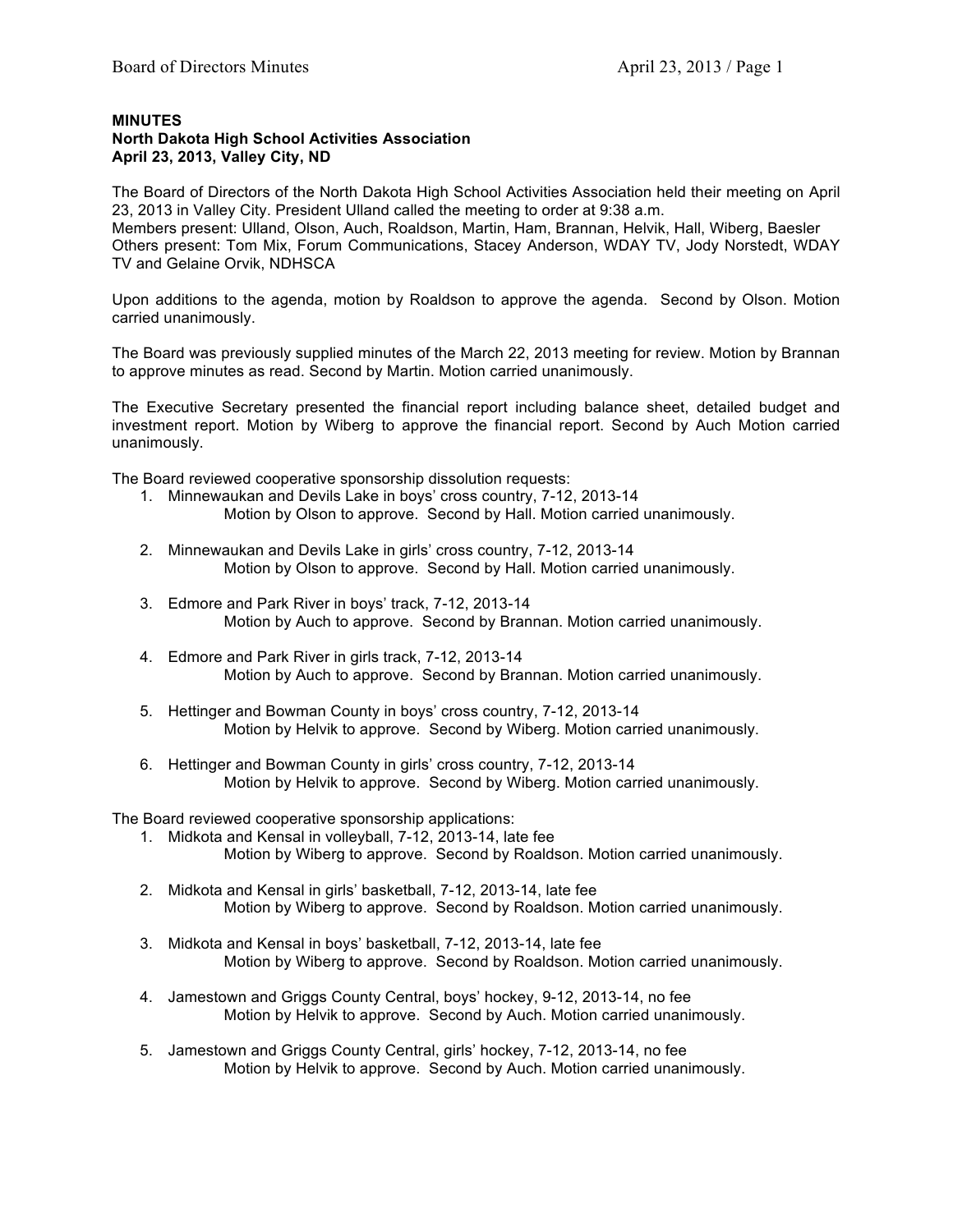6. Hettinger, Scranton, Richardton-Taylor, Hebron, Mott-Regent, and Bison SD in wrestling, 7-12, 2013-14, no fee

Motion by Martin to approve. Second by Olson. Motion carried unanimously.

7. Napoleon, Gackle-Streeter, Kidder County-Steele, and Kidder County-Tappen in wrestling 7-12, 2013-14, no fee

Motion by Ham to approve. Second by Hall. Motion carried unanimously.

- 8. Four Winds, Tate Topa, and Minnewaukan in boys' cross country, 7-12, 2013-14, late fee Motion by Auch to approve. Second by Hall. Motion carried unanimously.
- 9. Four Winds, Tate Topa, and Minnewaukan in girls' cross country, 7-12, 2013-14, late fee Motion by Auch to approve. Second by Hall. Motion carried unanimously.
- 10. Turtle Mountain Community Schools and Dunseith in wrestling, 7-12, 2013-14, late fee Motion by Roaldson to approve. Second by Brannan. Motion carried unanimously.

The media committee presented a five year television contract with Forum Communications for Board approval. Stacey Anderson, WDAY TV addressed the group on behalf of WDAY TV and Forum Communications as Mark Prather, WDAY General Manager and Sue Eider, WDAY Television Operations Manager were not able to attend. Anderson indicated WDAY TV is happy to be back broadcasting NDHSAA events. The Board reviewed the television contract as presented. Anderson addressed any questions from the Board.

Targeted bulleted points from the March meeting were addressed.

- Language was added to include "in a timely manner" for response time for tournament management concerning ideal timelines.
- Language was added to provide copies of televised games to NDHSAA for archival purposes to include "not for re-sale. Any use by other media outlets once this contract has ended, Forum Communications Company will be given credit in any usage, television, web, etc. "
- Language was added to public service announcements to include "produce and" provide and also "and promotional" announcements.
- Language was revised concerning the streaming of games during a televised tournament game to include "NDHSAA will not allow other media outlets to televise or stream games during their broadcast. If Forum Communications is not televising a state basketball tournament game, NDHSAA will be allowed to authorize televising a regional basketball tournament game(s)."

It was noted the proposed contract contains no webcasting rights. Concern was voiced by not allowing other media outlets to televise or stream games during the broadcast of a tournament game, NDHSAA would not be allowed to stream any other games at the time of a broadcast tournament. Sylling indicated Forum Communications does not view NDHSAA as a media outlet, therefor only other media outlets would be covered by this point. Games streamed on NDHSAA would not be included. The media committee reinforced NDHSAA's streaming rights for tournaments are maintained through this agreement. If NDHSAA were to hire a media company to stream tournaments, they would be considered a media outlet. Currently the Metro Tournament Committee, Bismarck Public Schools, Minot Public Schools web stream non-broadcast tournament games and they would not be considered media outlets. The television contract as presented protects profitability for Forum Communications Company and maintains accessibility for NDHSAA. Forum Communications Company is willing to collaborate with NDHSAA on web streaming.

Motion by Helvik to accept the television contract as presented. Second by Martin. Roll Call Vote: Olson yes, Auch - yes, Roaldson - yes, Martin - yes, Ham - yes, Brannan - yes, Helvik - yes, Hall - yes, Wiberg yes, Baesler - yes, Ulland – yes. Motion carried unanimously.

Ulland thanked the crew from Forum Communications, WDAY TV and the media committee for the positive undertaking for our association and the kids of North Dakota.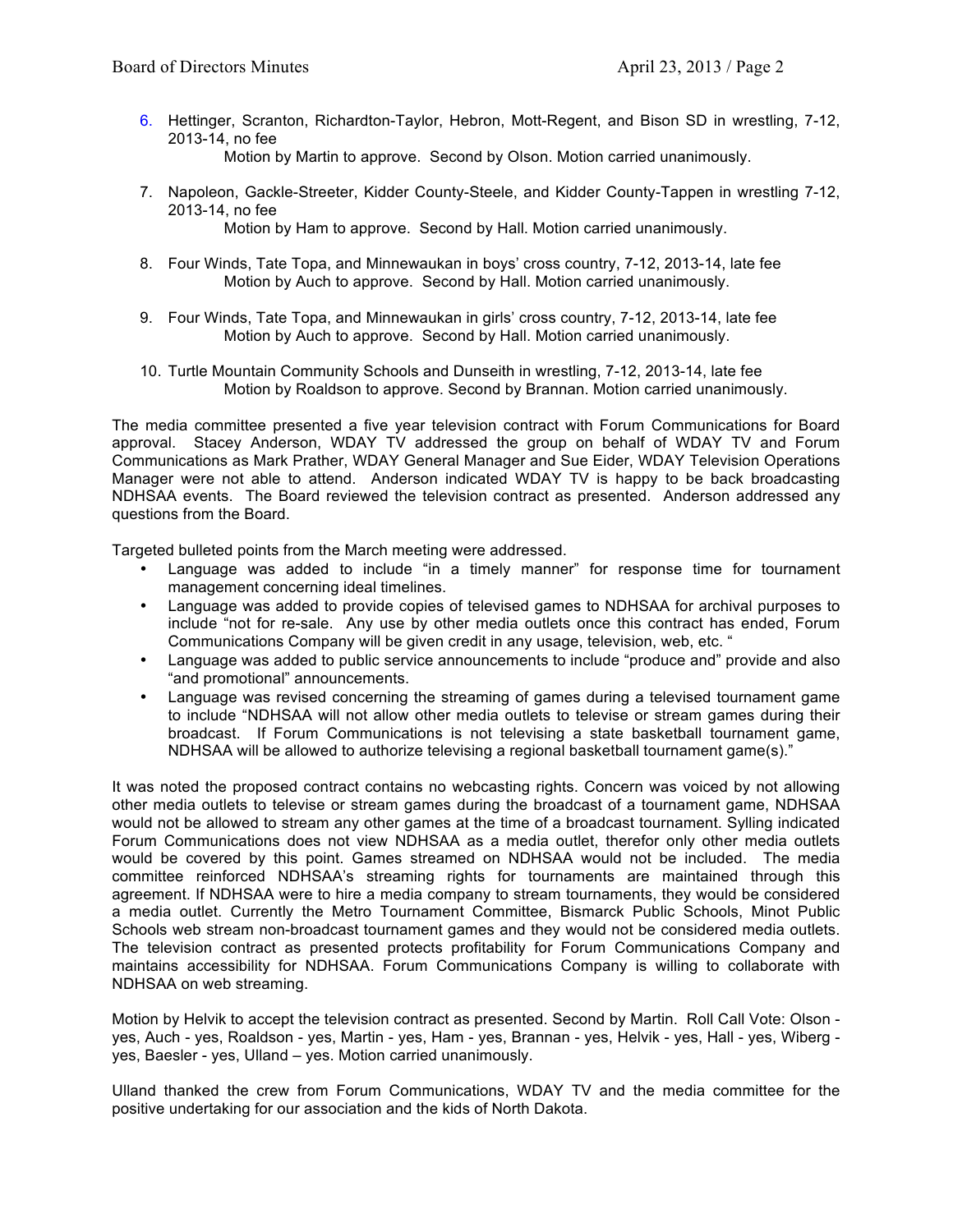Sylling recommended moving the 2014/15 boys' soccer season one week earlier. Currently approved 2014 boys' soccer state tournament dates conflict with proposed NDCEL and NDEA conferences.

Motion by Olson to move the 2014/15 soccer season one weak earlier. Second by Wiberg. Motion carried unanimously.

Calendar dates for 2017/18 were added to the calendar previously approved through 2016-17.

Motion by Wiberg to approve proposed calendar dates for 2017/18. Second by Auch. Motion carried unanimously.

Larry Helvik, realignment committee chair provided the Board with a report concerning discussion of Class B districts and regions for basketball and volleyball. The realignment committee recommended creating a concept survey of schools for use in realignment of districts. Also discussed was the concept of a 2 year realignment plan similar to the football plan. The realignment committee may look at downsizing some regions so all regions have 14 or 15 teams. One option is to move to 8 districts with 14 or 15 teams in each district along with balancing the teams. Consensus was to allow Region 7 to conduct their current 2-year experiment with a super region and evaluate at the end of their experiment. There may be a need to rebalance districts before we have a complete overhaul of districts and regions. The committee recommends preparing a survey to send to schools before the end of school to gather information. NDHSAA staff will create the survey and obtain approval from the realignment committee before the survey is sent to schools.

Motion by Auch to approve the realignment committee report. Second by Olson. Motion carried unanimously.

Ben Auch, promotions and programs committee chair, made a recommendation to deny a Distinguished Service Award.

Motion by Helvik to approve the promotions & programs committee report. Second by Hall. Motion carried unanimously.

Steve Hall, tournament committee chair reported the actions of the Combined Tournament Committee at the April 10, 2013 meeting.

Committee recommendation to charge admission for region and state golf and tennis tournaments beginning in 2013/14 and to work with venues concerning implementation.

The ticket price recommendation similar to other sports, are as follows:

- State Golf--\$7 adults and \$4 students
- Regional Golf--\$7 adults and \$4 students
- State Tennis--\$7 adults and \$4 students
- Regional Tennis--\$7 adults and \$4 students

Motion by Martin to approve the tickets prices as presented. Second by Auch.

Discussion included the logistics of implementation and the rationale for the prices recommended. Logistics will have to be addressed with tournament managers. The ticket prices are similar to other region and state events. Tennis and golf are the only sporting events not currently charging admission. Motion carried.

Committee recommendation to make the following site changes

- 2013/14 State Girls' Tennis Tournament from Minot to Bismarck
- 2013/14 State Gymnastics Tournament from Minot to Bismarck
- 2012/13 State A Boys' Golf Tournament from Grand Forks to Hankinson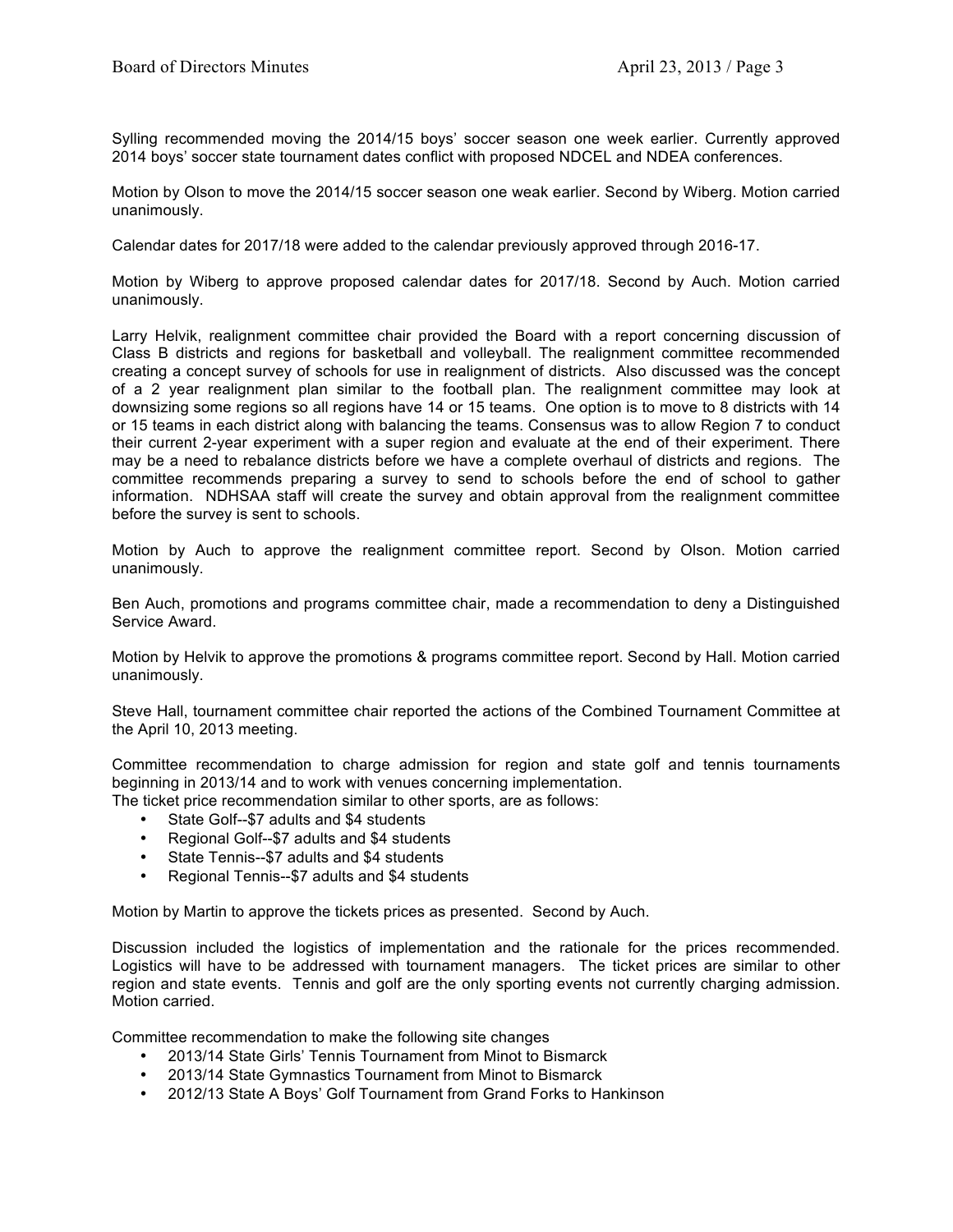Motion by Roaldson to approve recommended site changes. Second by Helvik. Motion carried unanimously.

Recommend tournament policy manual include the requirement of fans at region and state tournaments to be in bleachers and not on the floor under baskets or volleyball end zones. Issues were created at 2012/13 region and state tournaments by having the fans too close to the court.

Motion by Helvik to approve requiring fans to be in the bleachers at region and state tournaments. Second by Auch. Motion carried unanimously.

The Combined Tournament Committee recommended the elimination of pre-tournament shoot-arounds and hit-arounds prior to the start of state tournaments for volleyball and basketball. This was placed on the Combined Tournament Committee agenda as per the request of prior Board action concerning a letter from an administrator at Century High School in Bismarck.

Motion by Ham to approve the elimination of shoot-arounds for basketball and pre-tournament hitarounds for volleyball prior to the start of the state tournaments. Second by Martin. Discussion: This would eliminate all shoot-arounds and hit-arounds on Thursday, however it would allow shoot-arounds and hit-arounds after the first day of the tournament. Comments were made not all Class B coaches and athletic directors want this approved as not all Class B schools make it to region and state every year. Some schools would like to have this under local control.

Roll Call Vote: Auch - yes, Roaldson - yes, Ham - yes, Olson - yes, Brannan - yes, Martin - yes, Wiberg yes, Helvik - no, Hall - yes, Baesler - yes, Ulland – yes. Motion carried. (10-1)

Motion by Auch to approve tournament committee report. Second by Helvik. Motion carried unanimously.

## **2013-14 Meeting Dates**

| August           |           | <b>Valley City</b>                          |  |  |
|------------------|-----------|---------------------------------------------|--|--|
| September        | 17        | <b>Valley City</b>                          |  |  |
| October          | 16        | <b>Bismarck</b>                             |  |  |
| October          | 17        | General Assembly Meeting, Bismarck          |  |  |
| November         | 22        | Minot (Dist. Chr. and Board meeting)        |  |  |
| January          | 25        | Bismarck (Athletic Review A.M., Board P.M.) |  |  |
| January          | 27        | Membership Meeting, Bismarck                |  |  |
| March            | 21        | Fargo (Dist. Chr. and Board meeting)        |  |  |
| April            | 22        | Valley City                                 |  |  |
| June             | 11        | <b>Athletic Review Valley City</b>          |  |  |
| June             | $17 - 18$ | Valley City                                 |  |  |
| June 28 - July 2 |           | NFHS Summer Meeting-Boston                  |  |  |

Motion by Hall to approve 2013/14 meeting dates. Second by Wiberg. Motion carried unanimously.

A letter from Curt Jones, West Fargo High School requesting the Board consider moving spring tournaments later into the summer was discussed.

An email was also submitted by Curt Jones, West Fargo High School stating with the late request the likelihood of extending spring seasons this spring would be slim but has future recommendations to move the state tournament start dates for track, girls' soccer, baseball, softball and spring golf no earlier than the first Thursday in June and girls' tennis state tournament no earlier than one week before the other tournaments.

Motion by Ham to deny request to extend spring tournaments for 2012/13 and study alternatives for future changes looking for possible conflicts with facilities, coaches and other activities/functions. Second by Helvik.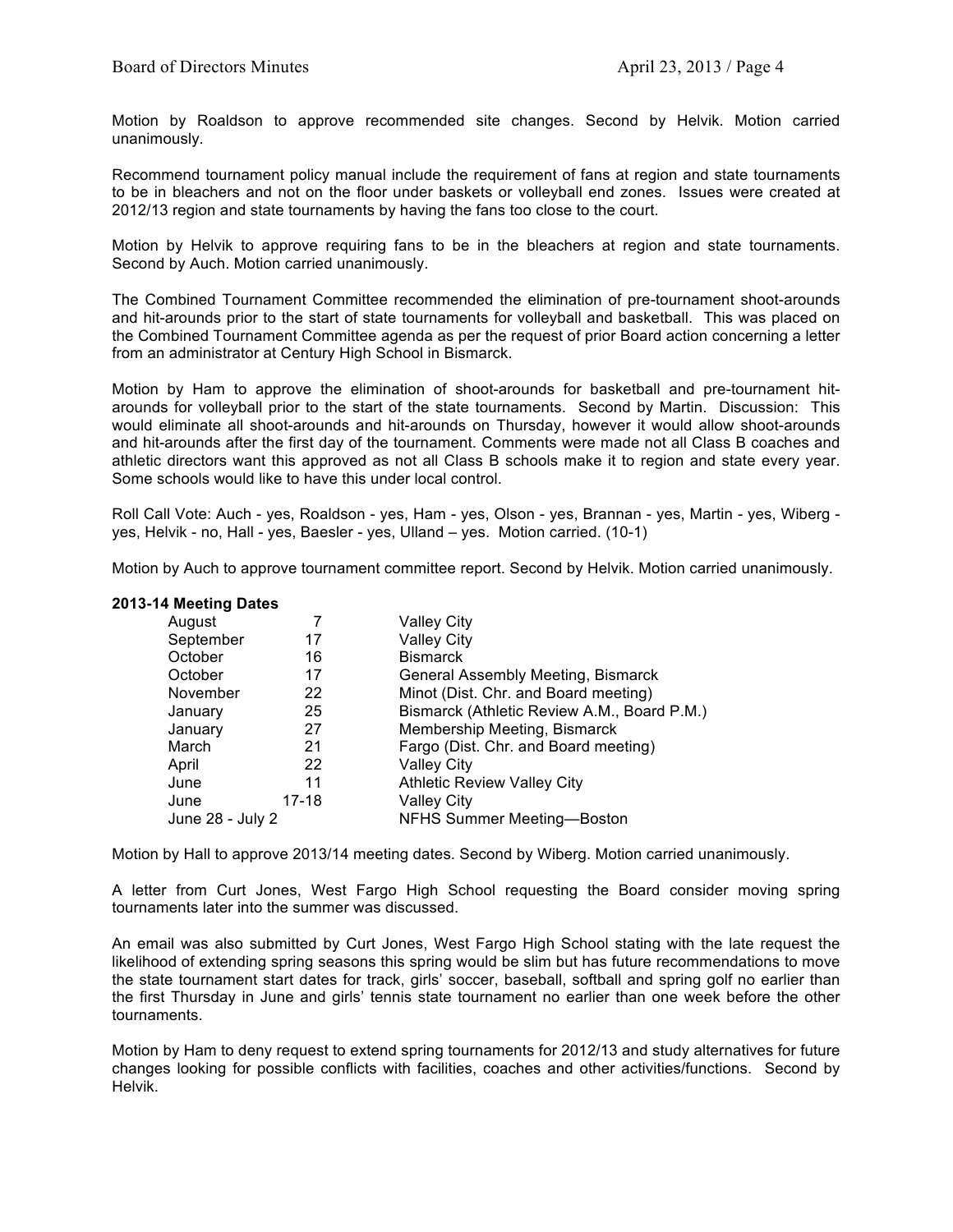Discussion:

The southwest and northeast areas are opposed to extending the 2012/13 seasons. This would have a huge impact on tournament venues, managers, workers and hosts, summer school, summer maintenance schedules, outside entities such as FFA, Boys' State, Girls' State, Governor's School, Teaching and Technology Conference, continuing education plans, and family vacations. This would put schools in a bind for contract extensions for coaches. Extending the seasons would not solve the problem created by Mother Nature.

Roll Call Vote:, Olson - yes, Auch - yes, Roaldson - yes, Martin - yes, Ham - yes, Brannan - yes, Helvik yes, Hall - yes, Wiberg - yes, Baesler - yes, Ulland – yes. Motion carried unanimously.

Jason Wiberg provided a report of the tournament site recommendations for 2013-14. A change in the dates for the Region 2 Boys' Basketball Tournament was recommended due to a facility conflict at the Betty Engelstad Arena in Grand Forks. Date change from February 24, 25, 27, 2014 to February 24, 25, 28, 2014.

Motion by Olson to change Region Boys' basketball dates for Region 2 to February 24, 25, 28, 2014. Second by Helvik. Motion carried unanimously.

The placement of the Region 3 boys' basketball tournament was questioned. The placement of region tournaments are based on recommendations from each district. If districts do not agree on the region site, the decision is left to the NDHSAA Board.

NDSCS is the recommendation for the girls' basketball Region 1 tournament. The districts did not agree. The recommendation is to choose the larger venue.

Recommendation to hold the first two nights of the Region 6 Girls' Basketball Tournament at the Minot Auditorium with the championship night at Minot High School due to a conflict with the State A Boys' & Girls' State tourney.

Motion by Martin to approve moving third night of the Region 6 Girls' Basketball Tournament to Minot High School (March 13, 2014). Second by Auch. Motion carried unanimously.

The Region 5 volleyball tournament received two invitations. The more centrally located location is recommended.

Motion by Brannan to approve the tournament committee report. Second by Ham. Motion carried unanimously.

|                       | 2013-14                | 2014-15                | 2015-16                          | 2016-17                          |
|-----------------------|------------------------|------------------------|----------------------------------|----------------------------------|
| <b>State B Plays</b>  | Jamestown<br>College   | Jamestown<br>College   | Jamestown<br>College             | Jamestown<br>College             |
| <b>State Debate</b>   | Fargo-Metro<br>Schools | Fargo-Metro<br>Schools | Fargo-Metro<br>Schools           | Fargo-Metro<br>Schools           |
| <b>State A Plays</b>  | <b>NDSU</b>            | <b>LRSC</b>            | <b>LRSC</b>                      | <b>LRSC</b>                      |
| <b>State A Speech</b> | Jamestown HS           | Jamestown HS           | Jamestown HS                     | Jamestown HS                     |
| <b>State A Music</b>  | Jamestown<br>College   | <b>VCSU</b>            | Jamestown<br>College             | Jamestown<br>College             |
| <b>State B Speech</b> | Mandan HS              | Mandan HS              | Mandan HS                        | Mandan HS                        |
| <b>State B Music</b>  | <b>BSC</b>             | <b>BSC</b>             | <b>Minot State</b><br>University | <b>Minot State</b><br>University |

Consideration was requested to approve Fine Arts sites as proposed below. **2013/14 - 2016/17 NDHSAA State Fine Arts Sites:**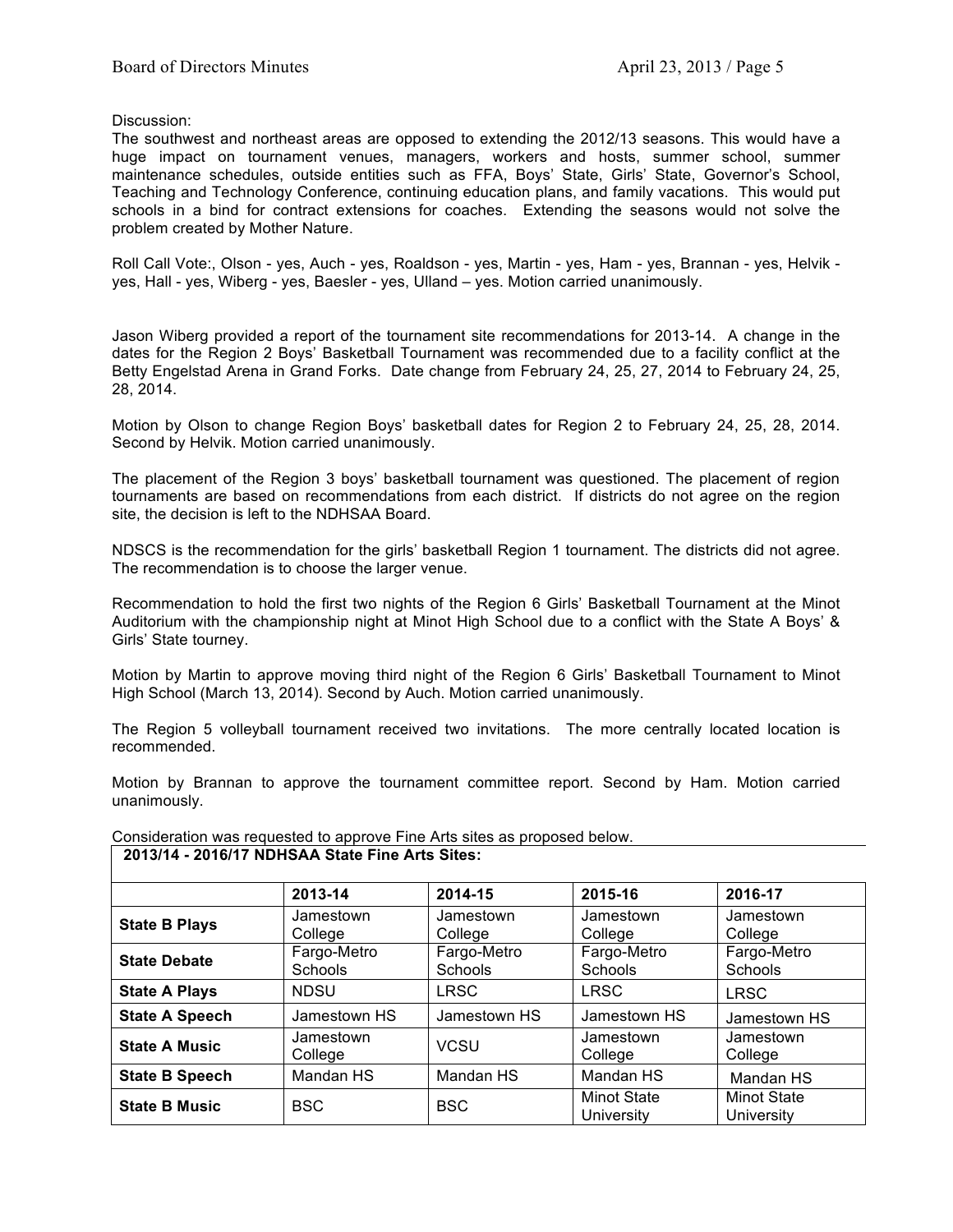Motion by Wiberg to approve fine arts sites as proposed. Second by Ham. Motion carried unanimously.

Central Cass High School requested a waiver of a speech regulation. By regulation, students are limited to the number of events they may qualify for at the state meet. The regulation also states even if a student pre-qualifies for a category, the student must participate in the category they pre-qualified in at the region meet. Casselton had a student that pre-qualified for a category and did not enter the same category he/she pre-qualified in for region speech.

Motion by Martin to deny request made by Central Cass High School to allow a waiver of the speech regulations. Second by Ham. Motion carried unanimously.

Upon analysis of MVP and NDHSAA websites by the Arizona Interscholastic Association, Brian Bolitho, AIA Director of Business Media and Jason Urasky, AIA programmer, recommended a remake of the NDHSAA and MVP websites with a common code base for the NDHSAA to manage and control. This opportunity would allow the NDHSAA to start with a modern framework allowing easier management and user interface. As previously directed by the Board, Sylling met with the Arizona Executive Director to contract for services to aid in the creation of a website redesign. AIA will charge us a maximum flat fee of \$27,500 to develop what we need. Maintenance costs would be agreed upon at completion. NDHSAA staff will determine what is needed and identify domain names. The plan includes a minimum of two websites. What is maintained on each site will be determined by collaboration with NDHSAA staff and AIA programmers. This is in line with our Strategic Plan. If the need is there, money can be obtained out of our reserves. AIA was confident a revision could be realized by August 1, 2013.

Motion by Auch to approve agreement with the Arizona Interscholastic Association for \$27,500 to redevelop the NDHSAA websites. Second by Ham. Motion carried unanimously.

Board correspondence included a letter from Sue DuBois regarding state boys' and girls' basketball tournaments.

In representative reports:

- Martin would like to invite ND Special Olympics to a future Board meeting to discuss the letter received in October concerning inclusion of special education students into sports and activities.
- Ham would like to see conversations regarding summer coaching and the definition of what constitutes a camp.
- Baelser indicated Senate Bill 2320 passed changing law enforcement reporting to schools of other offenses, specifically sexual offenses, from a "may report" to a "shall report". Law enforcement must now report sexual offense charges to schools. Century Code (12.1-32-15) Recommendation to refer to the Constitution & By-Laws committee.
- Brannan commented the northwest region suggested it is time for girls' and boys' Class B golf to move to the fall.
- Olson questioned why we are in the business of dictating what is done in schools in June and July. Suggested NDHSAA take a serious look at summer regulations.

Executive Secretary's Report

- AIG issued a catastrophic insurance refund for 2009/10 of \$10,183.35. If claims are down, NDHSAA receives a rebate and the claims were lower in 2009/10. NDHSAA also received a refund from NDIRF for \$2,748.
- A letter was sent to a school concerning sportsmanship at a state tournament. The school responded by thanking NDHSAA for the letter. This letter will assist them in implementing the changes needed. No recommended changes in action by the Board will indicate acceptance.
- Allegations of racial slurs at the State B Girls' Tournament were reported. Sylling contacted schools involved requesting investigation into the allegations. Upon Sylling's request, both schools conducted investigations including phone conversation with the Superintendent from the other school, email statement from tournament managers, conversations with tournament